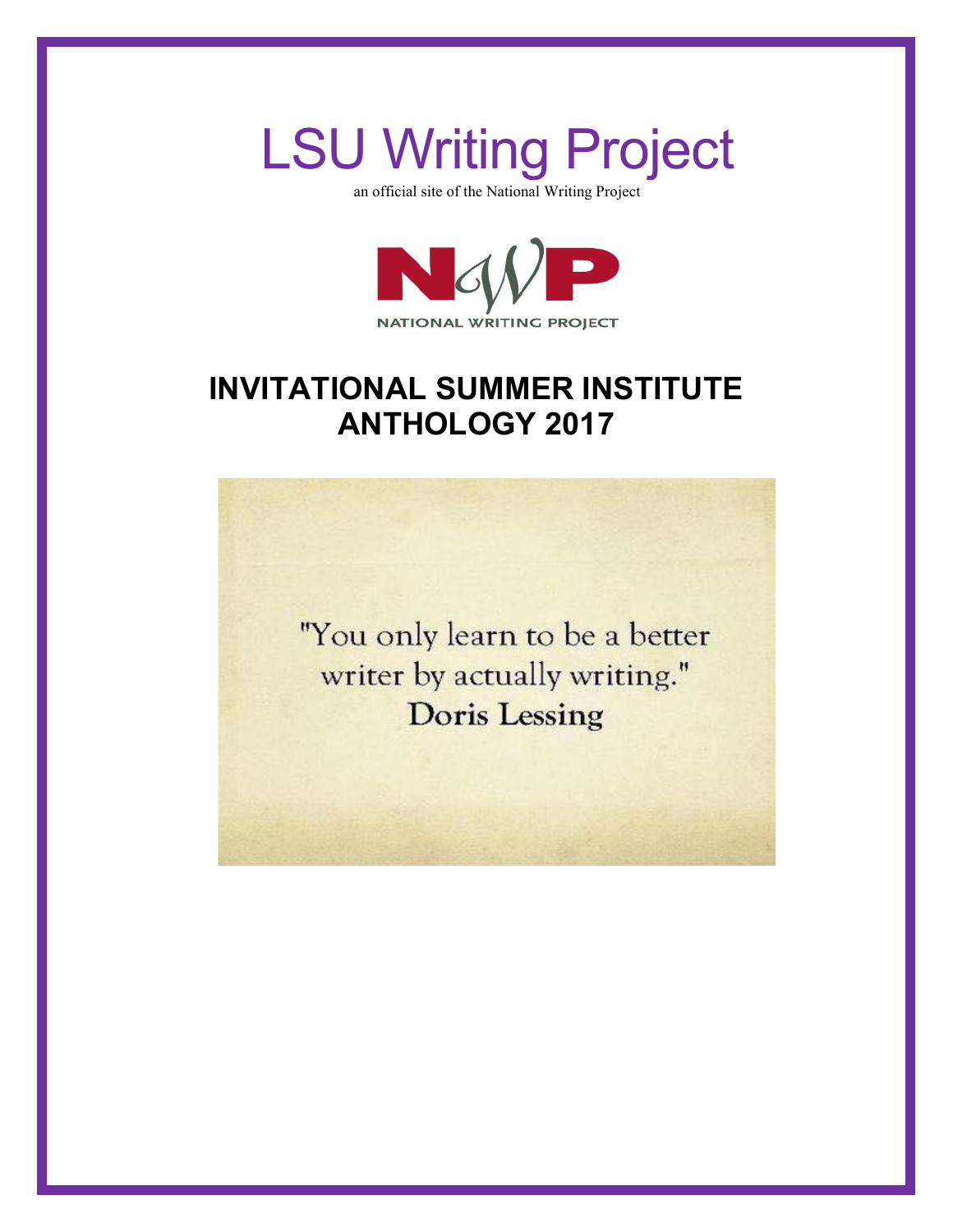# **Table of Contents**

Note: we resisted the convention of listing contributions in alphabetical order, rather, we arranged them as we saw them fitting, each piece separate yet belonging to a whole.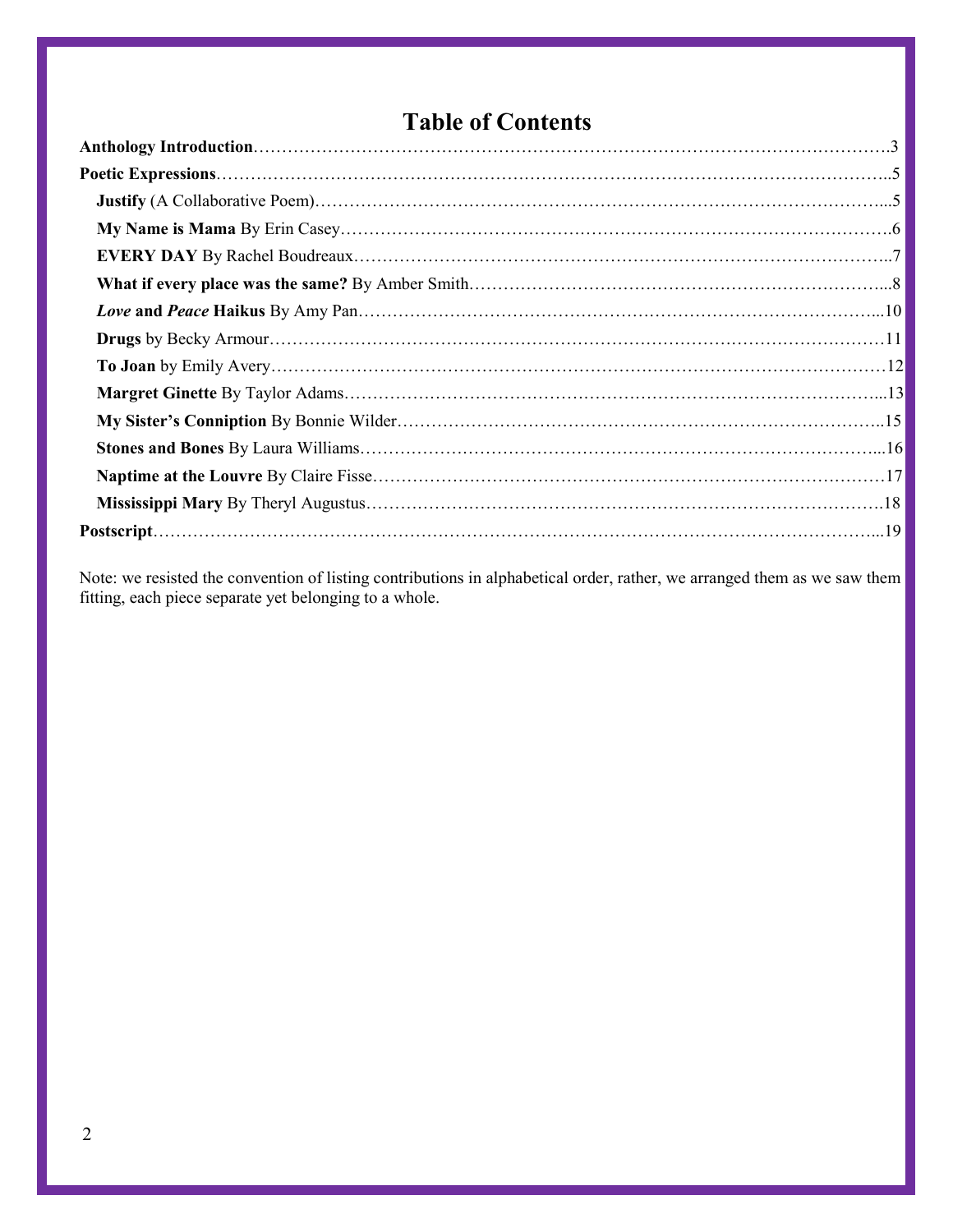### **Anthology Introduction**

*Creating writers through classroom community in just two short weeks.* ~Haiku from Taylor, 2017

<span id="page-2-0"></span>Trapped within the confines of a university classroom, two weeks might not seem like adequate time for intense, meaningful bonding to occur among a group of near strangers. However, it is possible if you have a powerful enough experience or a potent mechanism to unite them all as participants and learn about each other and from one another. Like a magic elixir, we found the ability to bond in resistance poetry.

During the 2017 Invitational Summer Institute, learning about poetic forms, exploring word arrangement, examining structure, playing with thought and language, and writing our own poetry served as the means to form lasting and influential bonds. Building on their work from the 2016 National Writing Project Summer Institute featuring the writing of poetry, Co-Directors of the Invitational Summer Institute, Margaret-Mary and Erin once again selected the common text by Linda Christensen & Dyan Watson, *Rhythm and Resistance: Teaching Poetry for Social Justice* published in 2015 by *Rethinking Schools* from Milwaukee, Wisconsin. This text carefully guides the writer through many forms of poetry which inspires him or her to think about how one is affected by or a part of issues of social justice. Writing and sharing poems which expose one's roots, praise loved ones, sing up ancestors, ponder alternate or different endings to life events, and evoke thoughts of forgiveness helped to build a community. Additionally, the writers learned and discussed means of incorporating the arts into poetry writing and publishing in connection with how to teach poetry writing to students from Pre-K to  $12<sup>th</sup>$  grades.

Participants expressed amazement at how quickly their inhibition to write or teach poetry dissolved away. As one participant wrote on day 3, "It is actually becoming easier for the thoughts to flow onto the paper. Who would have thought that we actually would be excited about writing?" By the end of the experience, not only had relationships been forged, but bonds had been established beyond collegiality as friends. The writing process came alive as evidenced in these participants' thoughts:

"To my new writing family, THANK YOU for sharing this amazing journey with me." -2107 Writing Participant.

"I will miss these inspiring women and getting to share our writings and poetry every day." - 2107 Writing Participant.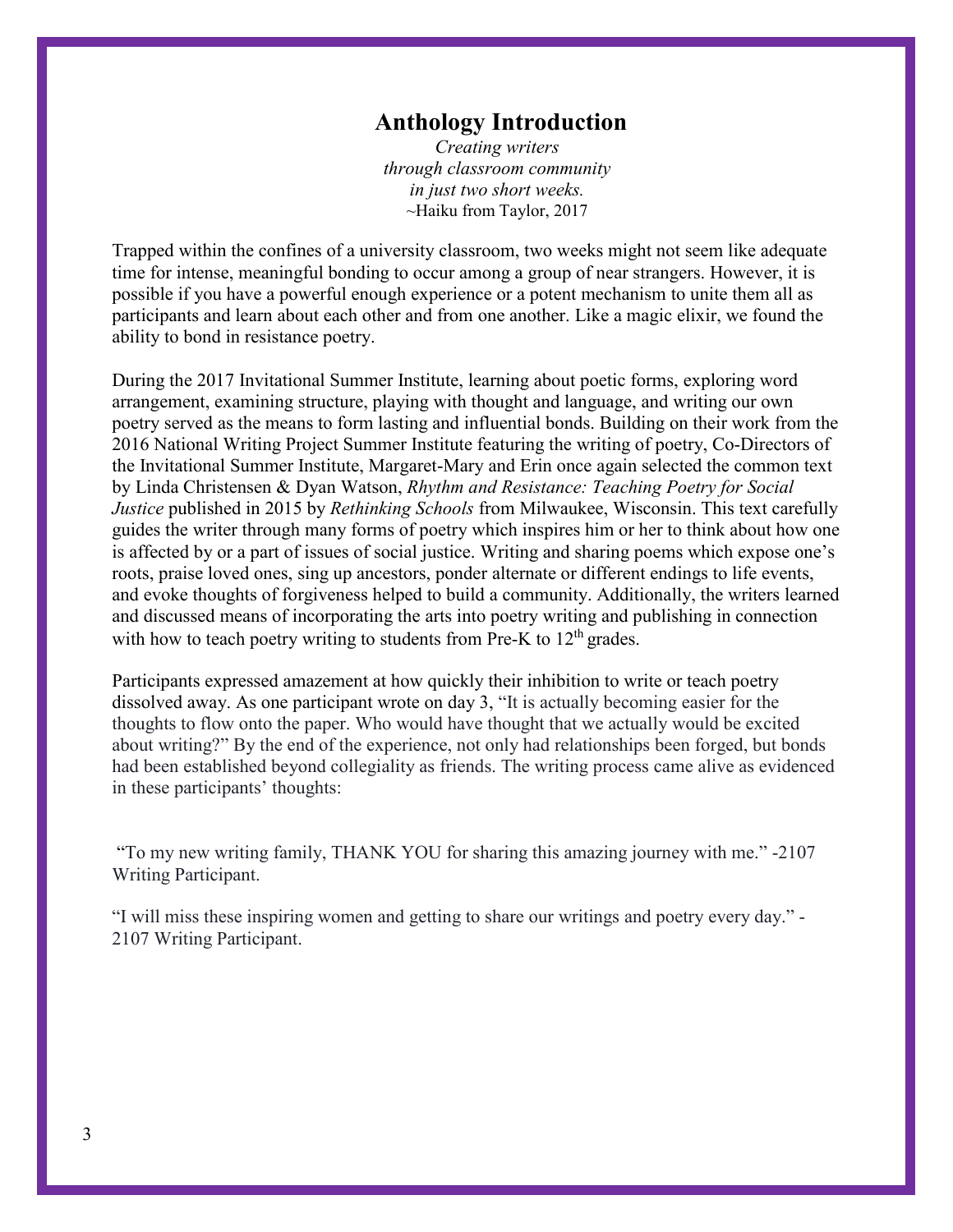The 2017 Invitational Summer Institute was a success. We were tentative at first, then we opened ourselves to the magic and words bloomed. We laughed, we cried, we critiqued ourselves and each other, and we wrote, and wrote, and wrote. In these pages, you will find writing from Institute attendees. Enjoy these pieces and the individuals they represent. And Geaux Write!!

Margaret-Mary Sulentic Dowell, PhD Director, LSU Writing Project, Professor of Literacy and Urban Education School of Education College of Human Sciences and Education Louisiana State University

Erin M. Casey, PhD Co-Director, 2016 LSU Writing Project Invitational Summer Institute Assistant Professor of Social Studies School of Education College of Human Sciences and Education Louisiana State University



LSU Writing Project Invitational Summer Institute 2017 Cohort

Bottom Row Left to Right: Amber Smith, Erin Casey, Margaret-Mary Sulentic Dowell, Taylor Adams. Top Row Left to Right: Emily Avery, Claire Fisse, Bonnie Wilder, Amy Pan, Becky Armour, Rachel Boudreaux, Laura Williams, Theryl Augustus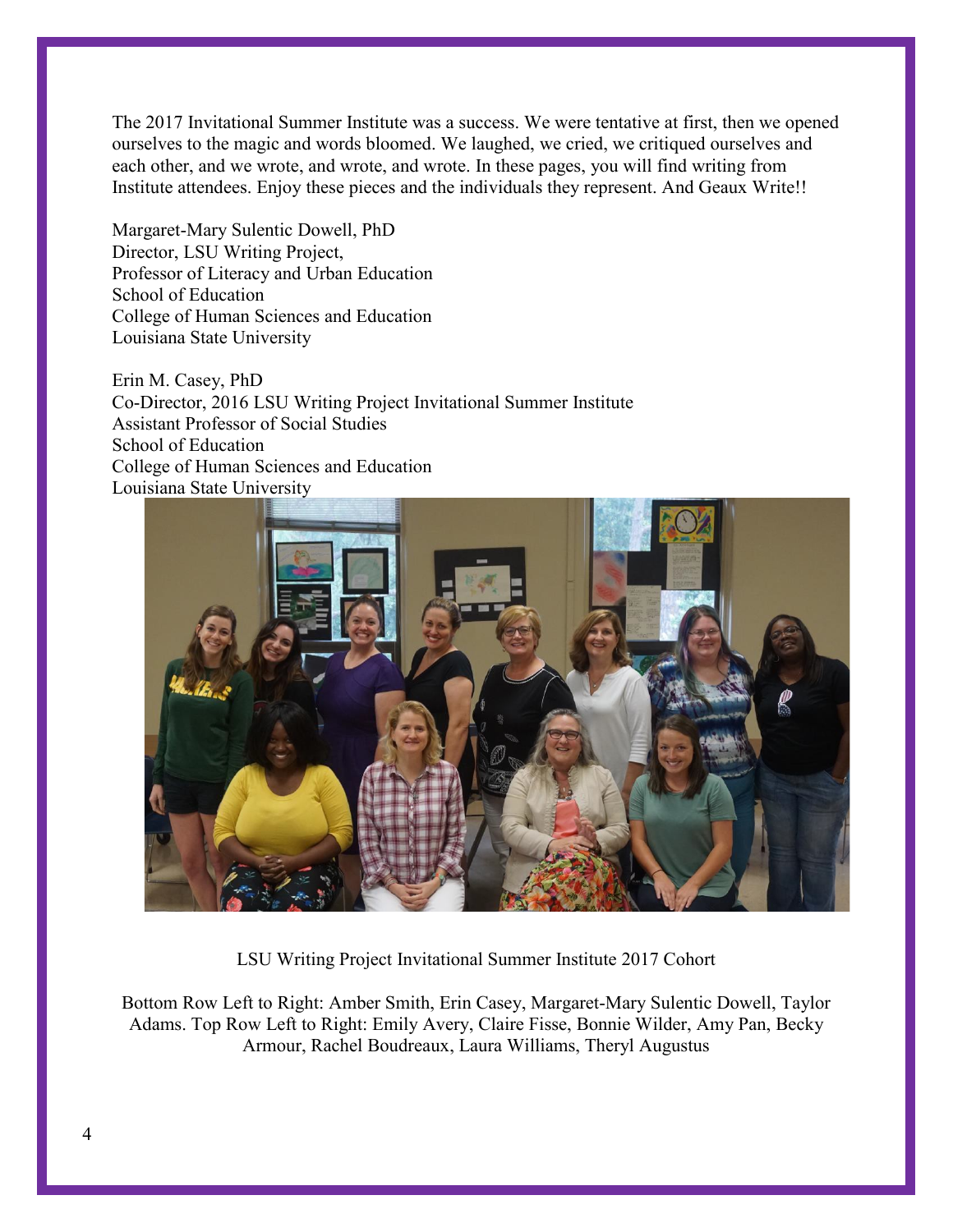### **Poetic Expressions**

<span id="page-4-2"></span><span id="page-4-1"></span><span id="page-4-0"></span>**Justify** (A Collaborative Poem)

My laugh

justify

### My intelligence

Myself

Justify, justify, justify Say it enough times, and it almost loses its meaning. Why do we justify things?

Is there anyone who doesn't justify? What purpose does all this justification serve?

Is it good, is it bad? Do I need to justify my justifications?

Here is what we justify: Why I have no interest in dating Why I will never ever have children Why my house is never clean Why I don't eat that much Why I eat so much Why I care so much Why I don't care…

We justify – defend – validate – explain – rationalize – excuse – substantiate – vindicate – resists – cover – protect – we justify.

*Created as a collaborative exercise wherein all participants were invited to add to a poem in progress. Early on, we fell into the habit of justifying our words, thoughts, and expressions, so used this poem to stop that practice and examine why we were feeling the need to justify.*

*This belongs to all of us.*

*Final edit and arrangement – Margaret-Mary Sulentic Dowell*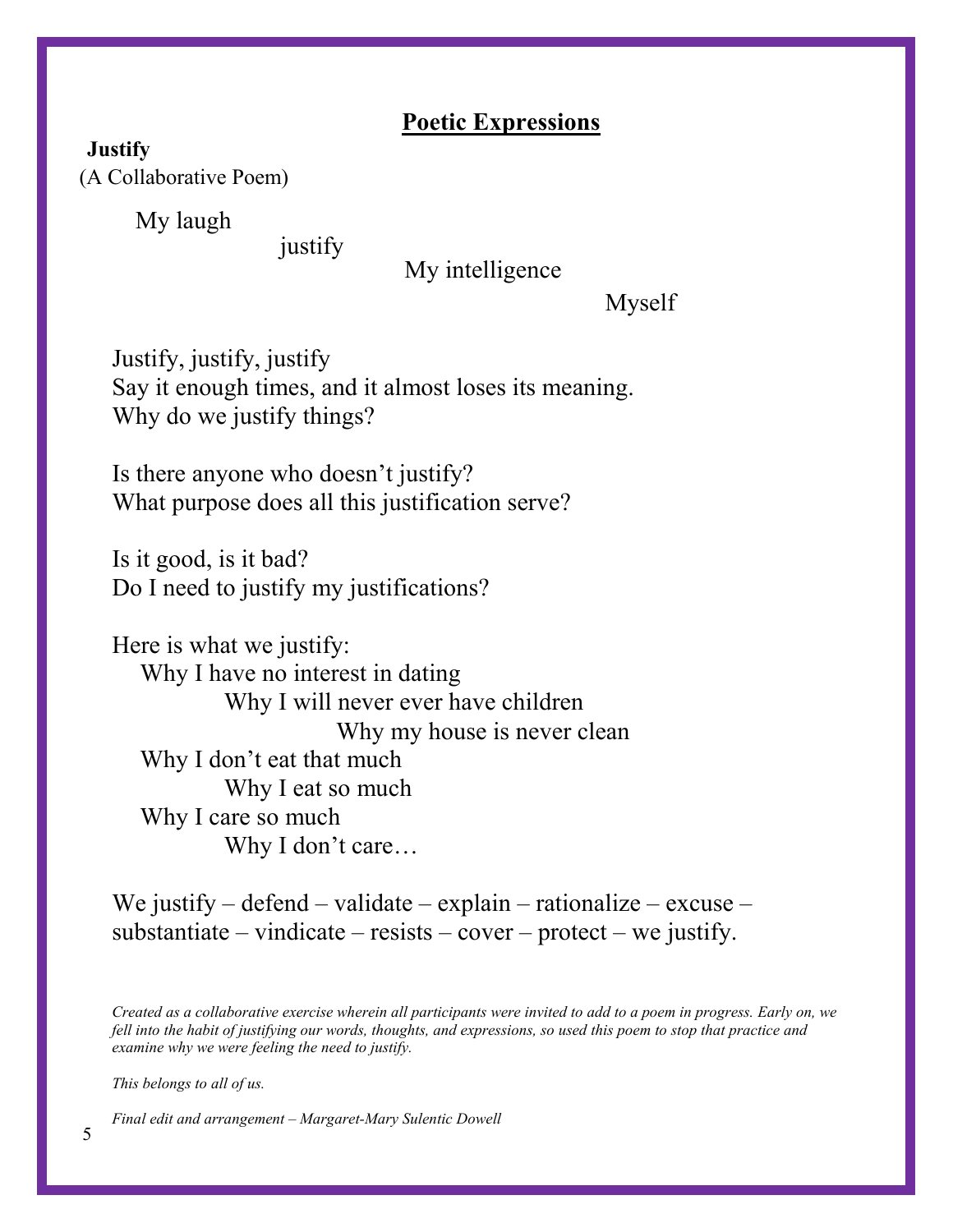#### <span id="page-5-0"></span>**My Name is Mama**

<span id="page-5-1"></span>By Erin Casey

Between my birth certificate and my marriage license I have 4 names: One inspired by a new teacher at my mama's school in 1972, One from my French grandmother, One from the Scotch-Irish family immigrated because of a potato famine, And one chosen to take to be united with my husband. But, None of these are the name I hear at least 30 times a day-Mama. Mama, Mama, Mama, Mama… Over and over again. Sometimes evoking love in my response, sometimes inducing irritation Between the requests. "Mama, can I have a popsicle?" "Mama, what's for dinner?" "Mama, have you seen my shoes?" "Mama, tell him to leave me alone!" This word, Mama, makes my head turn left and right. I try to hold on to my patience, Try to be a sweet Mama and not a Fussy one. I looked up the word Mama. It's a universal word, you know. Most languages have this "mmm" and "a" sound for Mama Because it's easier for babies to form in developing little mouths And can be murmured when little lips are Wrapped around a warm breast or bottle Looking up with love and sweet eyes. And that's why I love this name Mama. Because my four babies are what makes me Me – no matter how old they are or how old I am, and I love being their Mama. "Mama, can you read me a story?" "Mama, can you scratch my back?" "Mama, will you come tuck me in?" "Mama, I love you."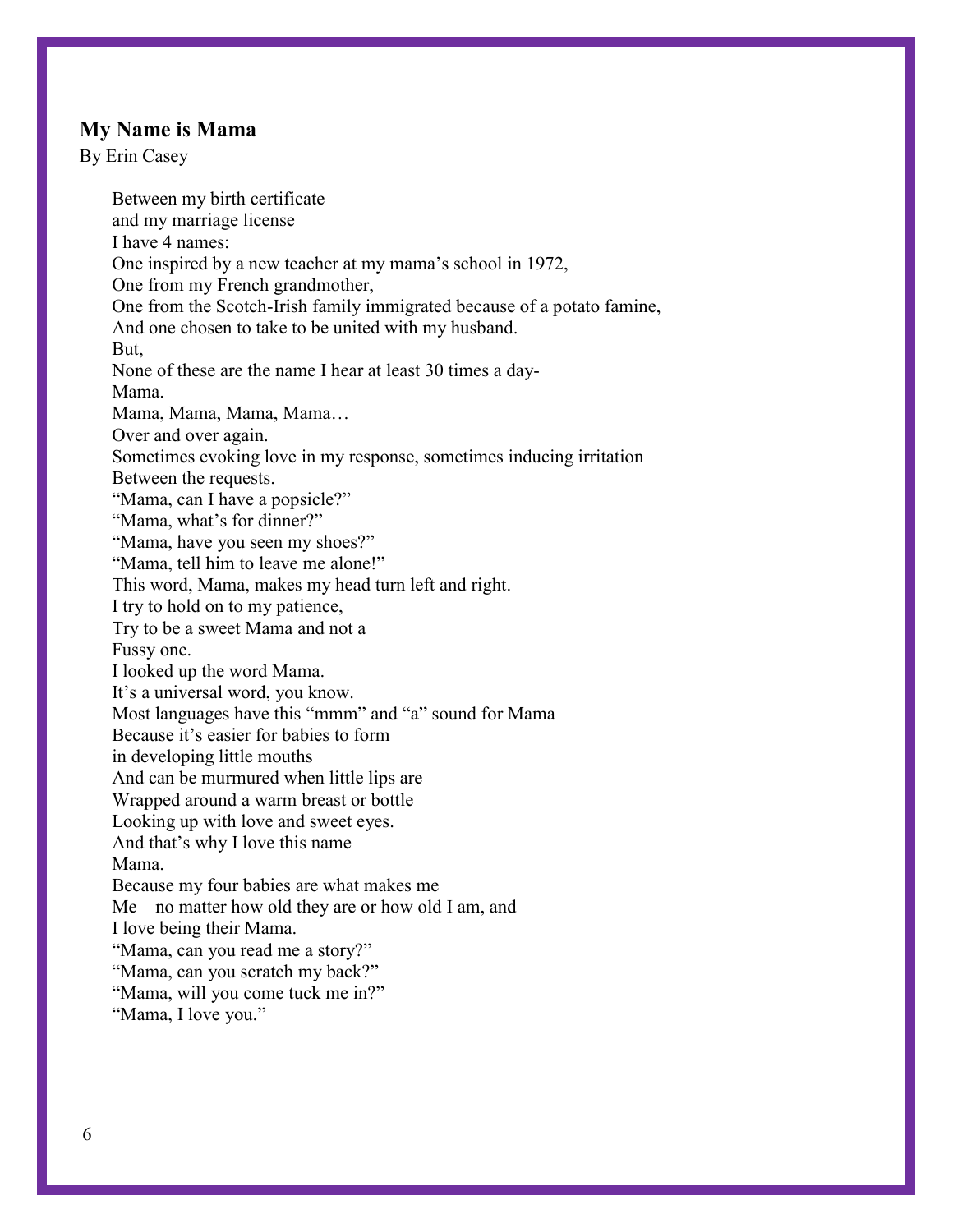#### <span id="page-6-0"></span>**EVERY DAY**

<span id="page-6-1"></span>By Rachel Boudreaux



Every day I wake up and dress My hair goes in a bun Am I going to a party, or maybe the beach? Every day I find myself here

Every day I feel the heat on my face and arms I dream that I am frolicking on a sandy white beach Every day I find myself here

Every day I hear the loud machines forcing themselves to spin another day I dream they are noisy visitors to my serene beach Every day I find myself here

Every day I stare into the endless spinning thread I dream of the endless cotton white beaches Every day I find myself here

Every day I walk across the creaky woodenfloor I dream of crossing the boardwalk to the beach Every day I find myself here

Every day I pray for my dreams to come true Every day But, every day I find myself here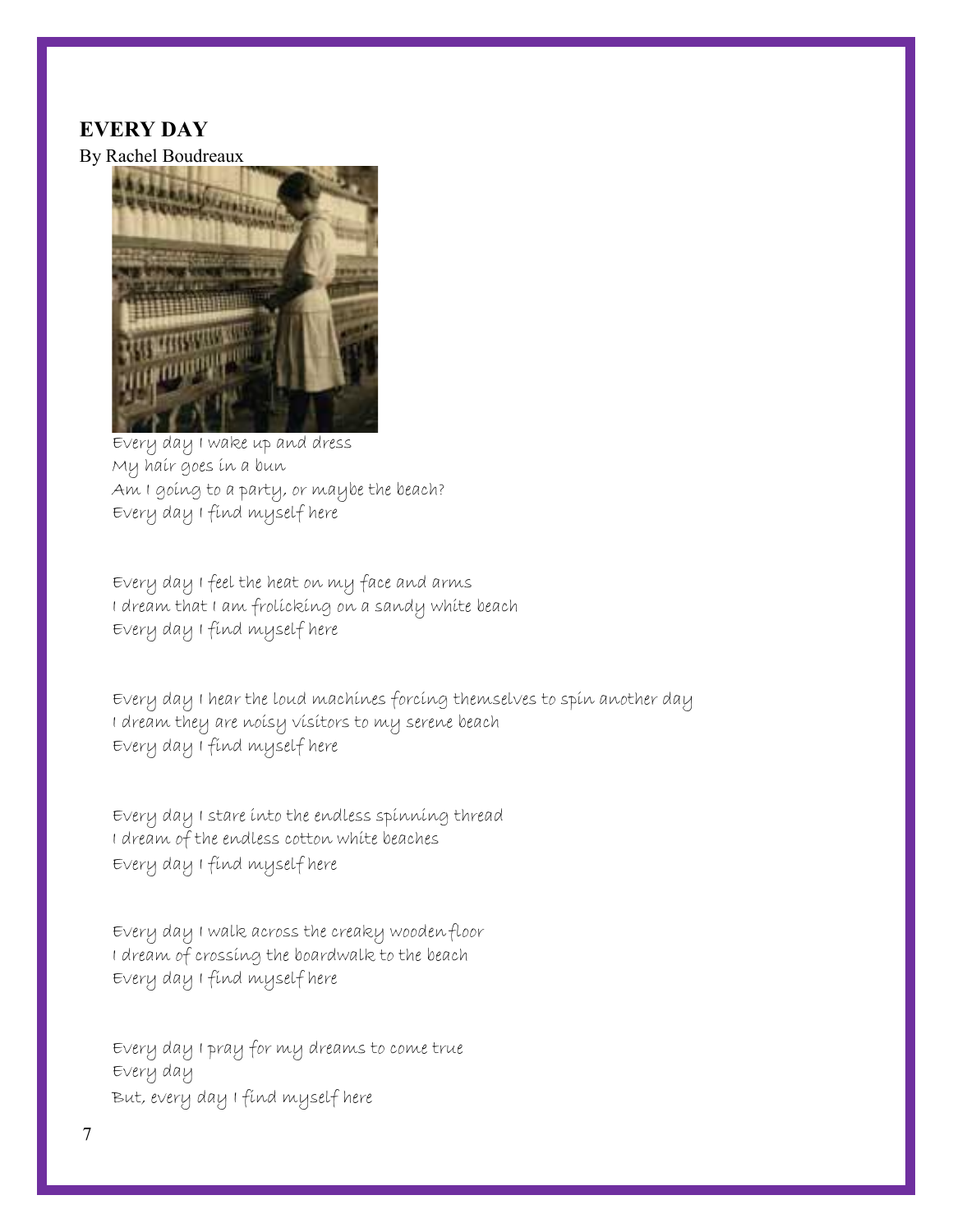# <span id="page-7-0"></span>**What if every place was the same?**

<span id="page-7-1"></span>By Amber Smith



What if every place was a Twin City? Would they all have public transportation? Would they all have skyscrapers? Would they not? What if every place was a town? Would it be somewhat noisy? Would it be somewhat quiet? Would all the stores be the same? Would they not? What if every place was a countryside? Would there ever be any noise?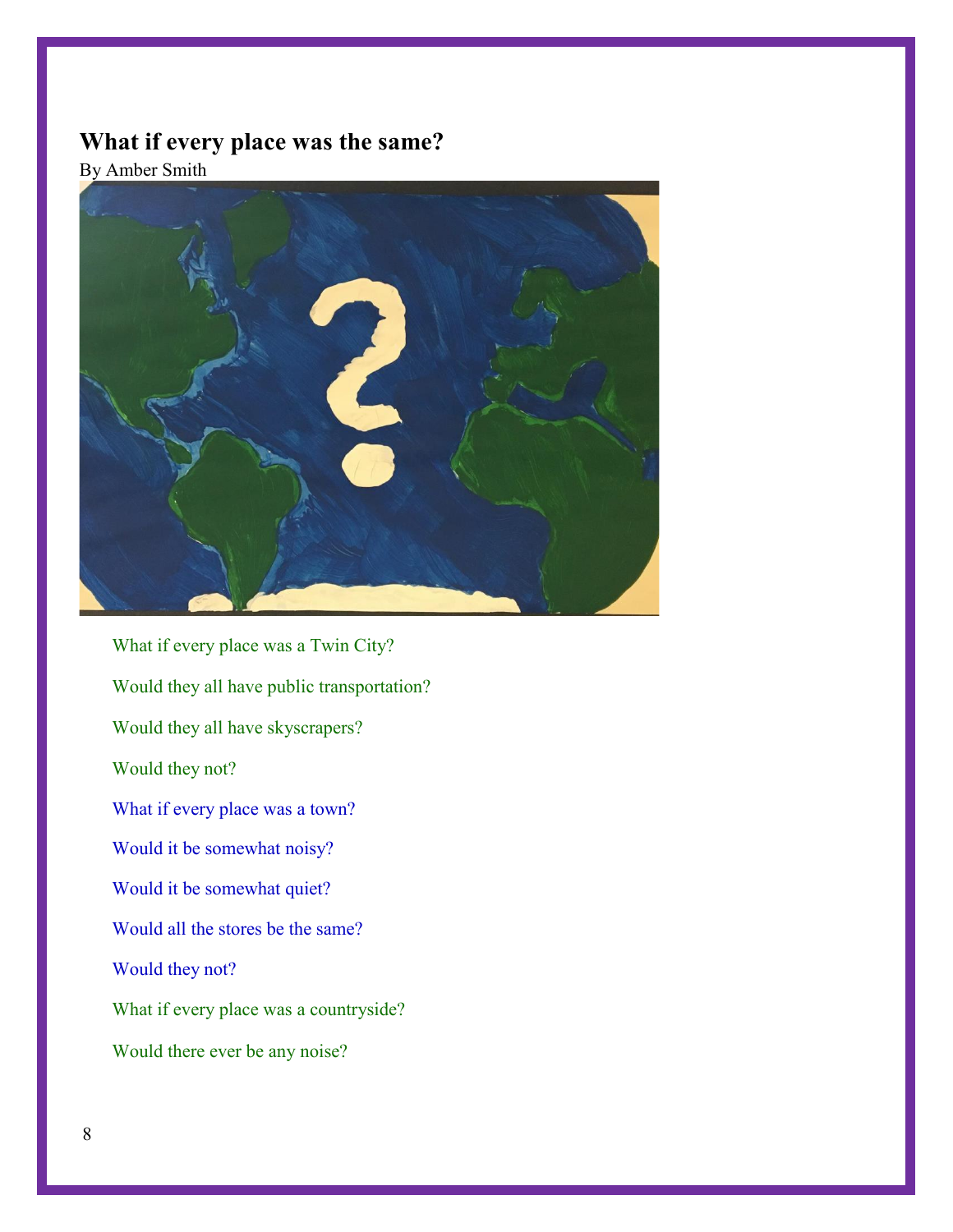Would all the animals be the same? Would all the food be the same? Would it not? What if every place was a suburb? Would there be any city to go into? Would they all just have houses? Would all the houses be the same? Would they not? What if every place was a desert? Would there be any water? Would there be any snow and rain? Would there be any cold? Would there not? What if every place was a rain forest? Would there ever be any sun? Would there be any people? Would there be anything to do? Would there not? What if every place was the same? Would everyone be the same? Would everyone do the same things? Would everyone like the same things? Would every single person be happy? I think not.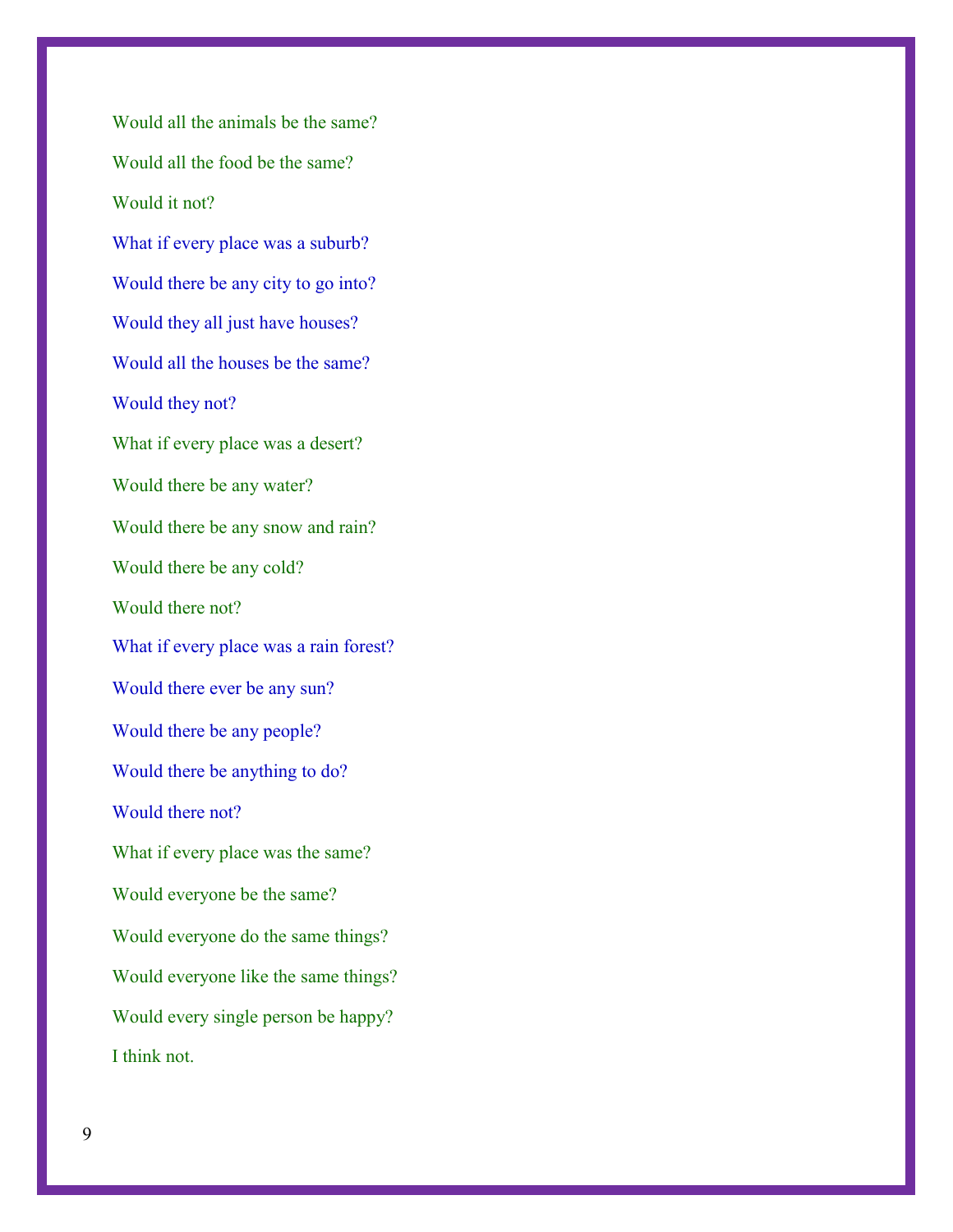# <span id="page-9-0"></span>*Love* **and** *Peace* **Haikus**

<span id="page-9-1"></span>By Amy Pan

Love<br>爱

Love is an oak tree… Steady and unwavering; It provides comfort.

*Peace*

和平

Peace is having strength… Simple, serene, and soaring; It provides stillness.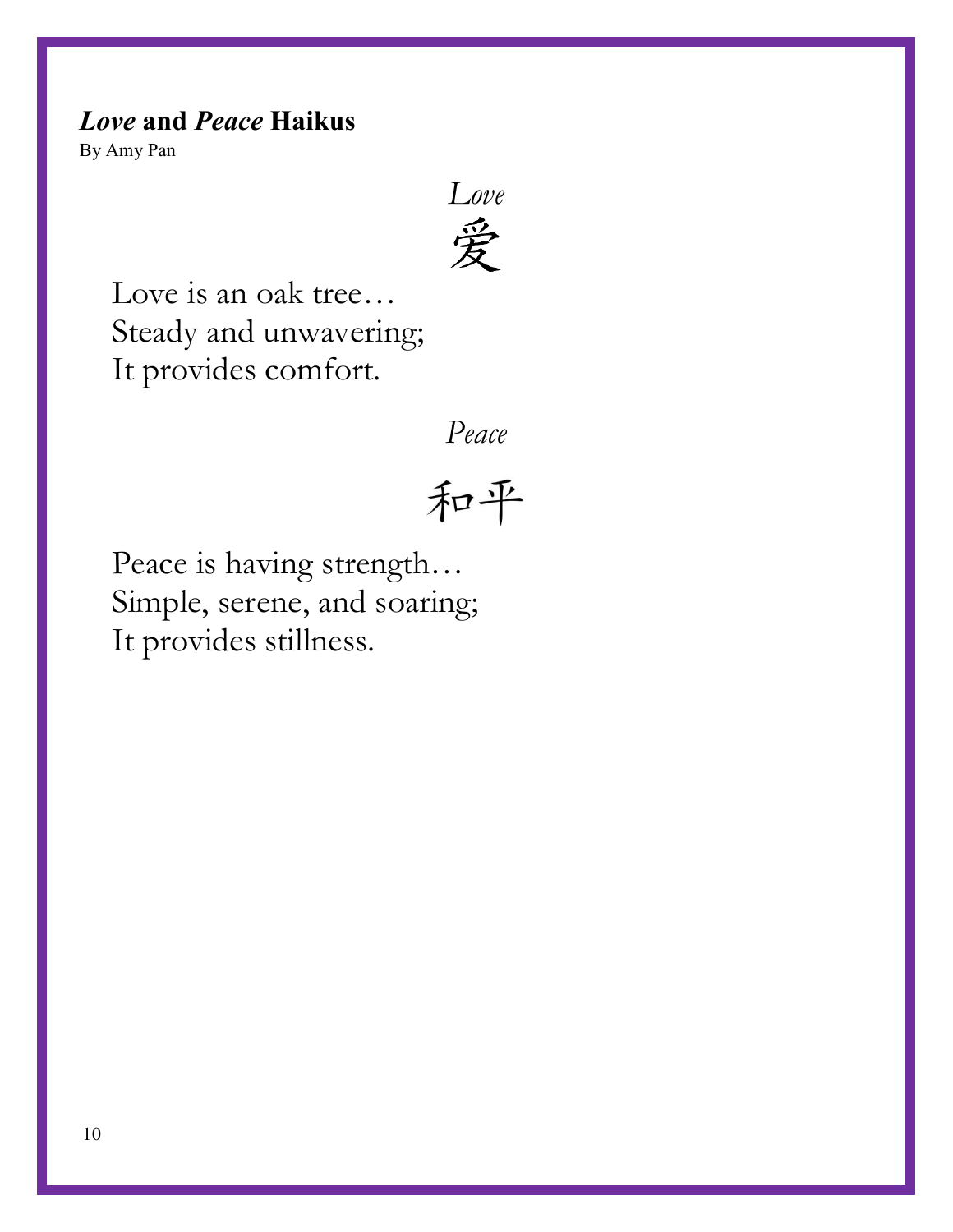### <span id="page-10-0"></span>**Drugs**

<span id="page-10-1"></span>by Becky Armour







drugs necessary, prescribed healing, rescuing, soothing medicinal, therapeutic, recovery, restorative addicting, mild-altering, changing destroyer, predator killer





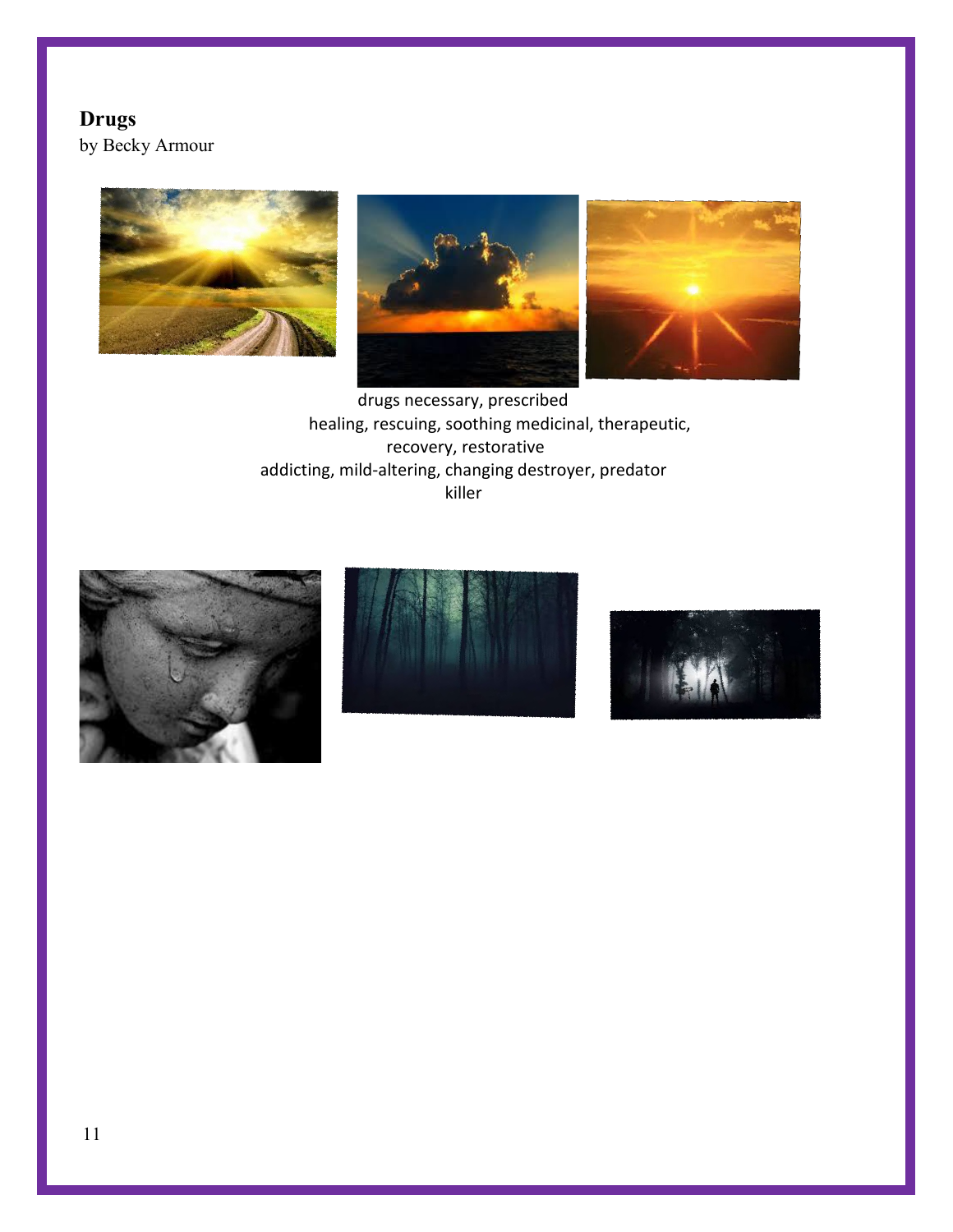<span id="page-11-1"></span><span id="page-11-0"></span>**To Joan** by Emily Avery

You were the child of farmers of tending sheep and learning to sew

You were raised in a custody battle one nation trying to pull you from your home the other desperate for you to stay

When inspiration from above told you to expel those intruders and crown your king in the name of France you understood your destiny

And when they told you no you took their clothes and gave them your hair and in a flash of white you took your country back

Your name spread through men's ears Jeanne D'Arc Joan the Maid Maid of Orleans but the only sound they heard was heretic and liar

And so they took you and tried to burn your name out of their ears forever

You scorched that marketplace in Rouen where 10,000 people watched you burn because you took their clothes and fought like women were never meant to

Your fire burned into the men who put it there and even in death they feared you

"Burn her twice" they said as your ashes descended to the bottom of the Seine

But as your body burned and your ashes drowned your heart beat on and that heart will beat forever forever in men's ears reminding them of what you did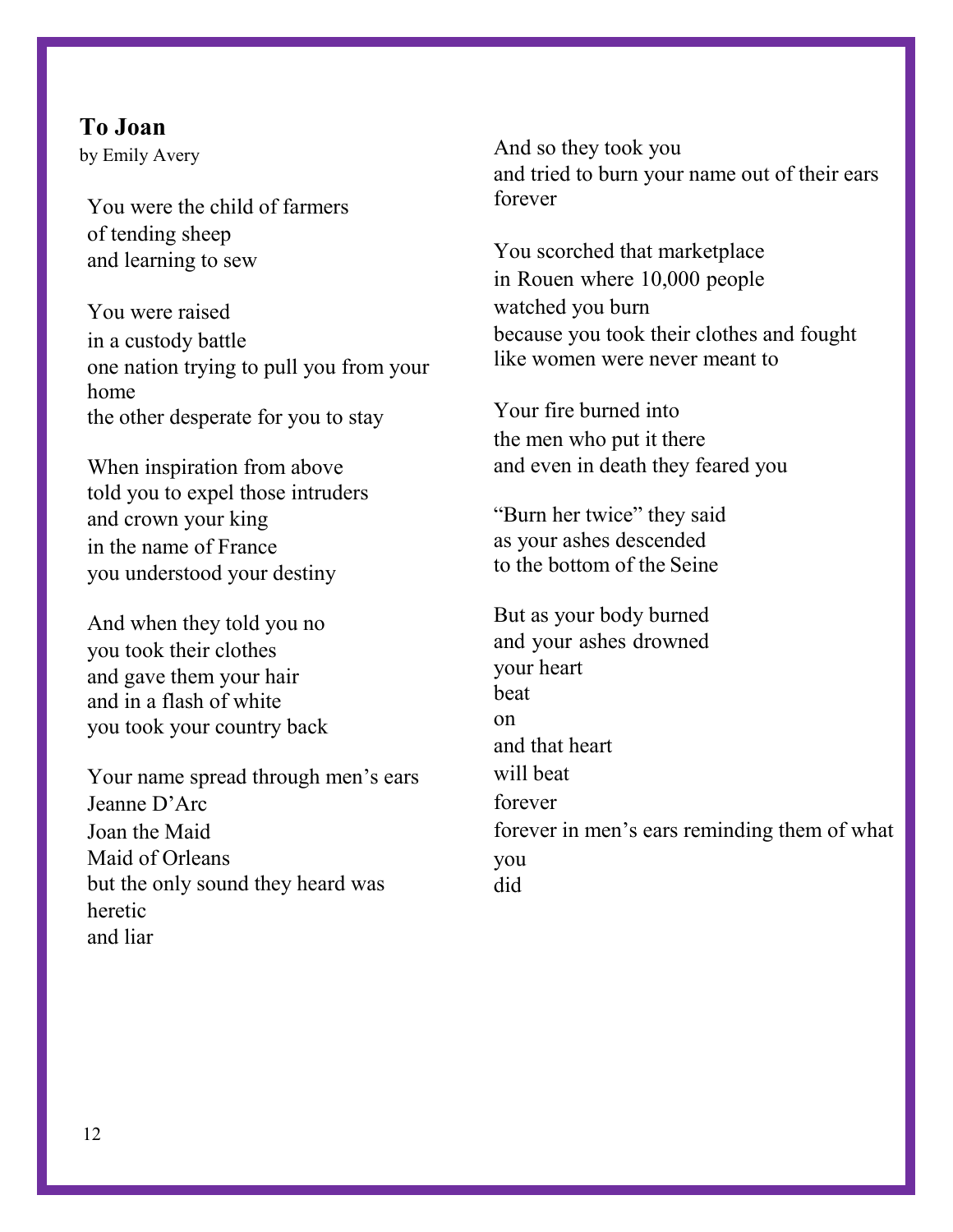#### <span id="page-12-0"></span>**Margret Ginette**

<span id="page-12-1"></span>By Taylor Adams

You were just an adolescent girl when they sent you away. Your father was gone, and your mother was too busy. Too busy for you? I can't imagine

Your new home was filled with many others Not linked by blood, but by love. They had rules, chores, and more rules. You said the structure was appropriate and it's what you desired. Tough love.

You were dragged out of your home after years of growing upthere. Back to mother you went. No brothers, no sisters, no family to be around, Just your mother and you. You loved your mother, But it was lonely, so lonely. That's why you said you did it.

"Jumped out of the frying pan into the fire!"

Married at 16 to a selfish man. Two children by 19. Working and worrying consumed your life. Troubled about money, your kids, and your safety. You were drained by the blistering hand of a drunken man-Leaving in the night, you ran with your two girls. From Shreveport to New Orleans, your new haven.

Starting over, starting free. You never gave up. I admire that. Even though you were *just* a woman, You were presented with multiple opportunities in the work force. Ambition is what got you there. Working tirelessly to provide a stable home. Your girls were your focus. Always.

That's why, You let *him* go by. Why worry with it? you thought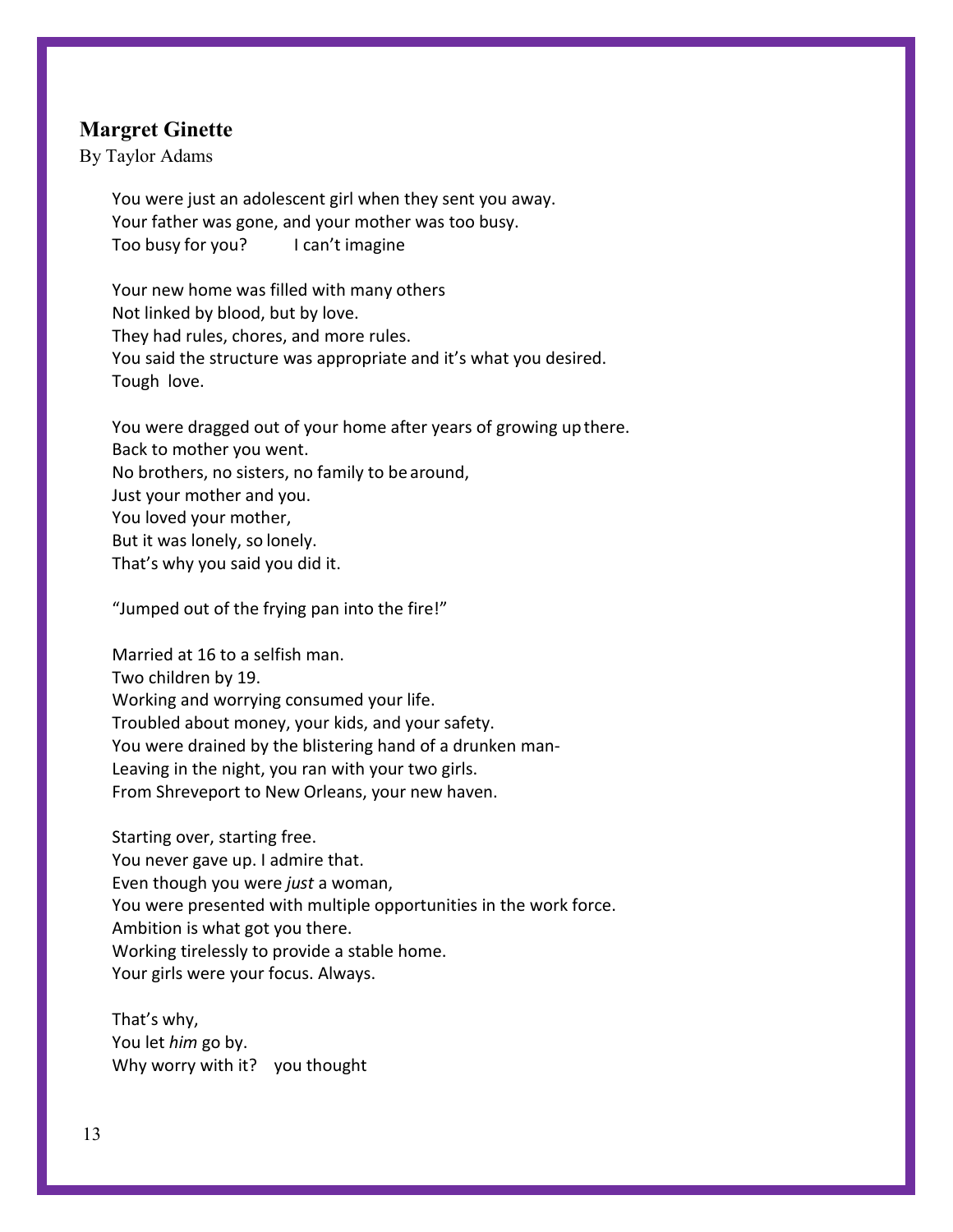He chased you and you were not amused. He was divorced and had two boys of his own, It seemed as though you were meant to meet.

New Year's Day, you let your worries leave your mind. That's when you realized, He wasn't *just* another guy. You didn't need him, that was true, But he let you be you. He was gentle, not like the one before. Kind, loving, handsome are just a few ways you described, The man who called you the apple of his eye.

Married at last, You knew it was right. You never thought you could feel such delight.

Things started moving quicker, And before you knew it, Two more girls were added to it. Your family quickly grew as you looked around, Realizing there were eight of you now.

6 children. 20 grandkids. 9 great-grandkids... and still more to come. 50 years of marriage. How did you make all of this happen?

Your insight, your love, your strength has molded your family. First a lonely child now surrounded by tenderness and laughter. You never imagined life becoming so grand, You dedicate it all to the Great, Holy man. Maw-Maw I love you.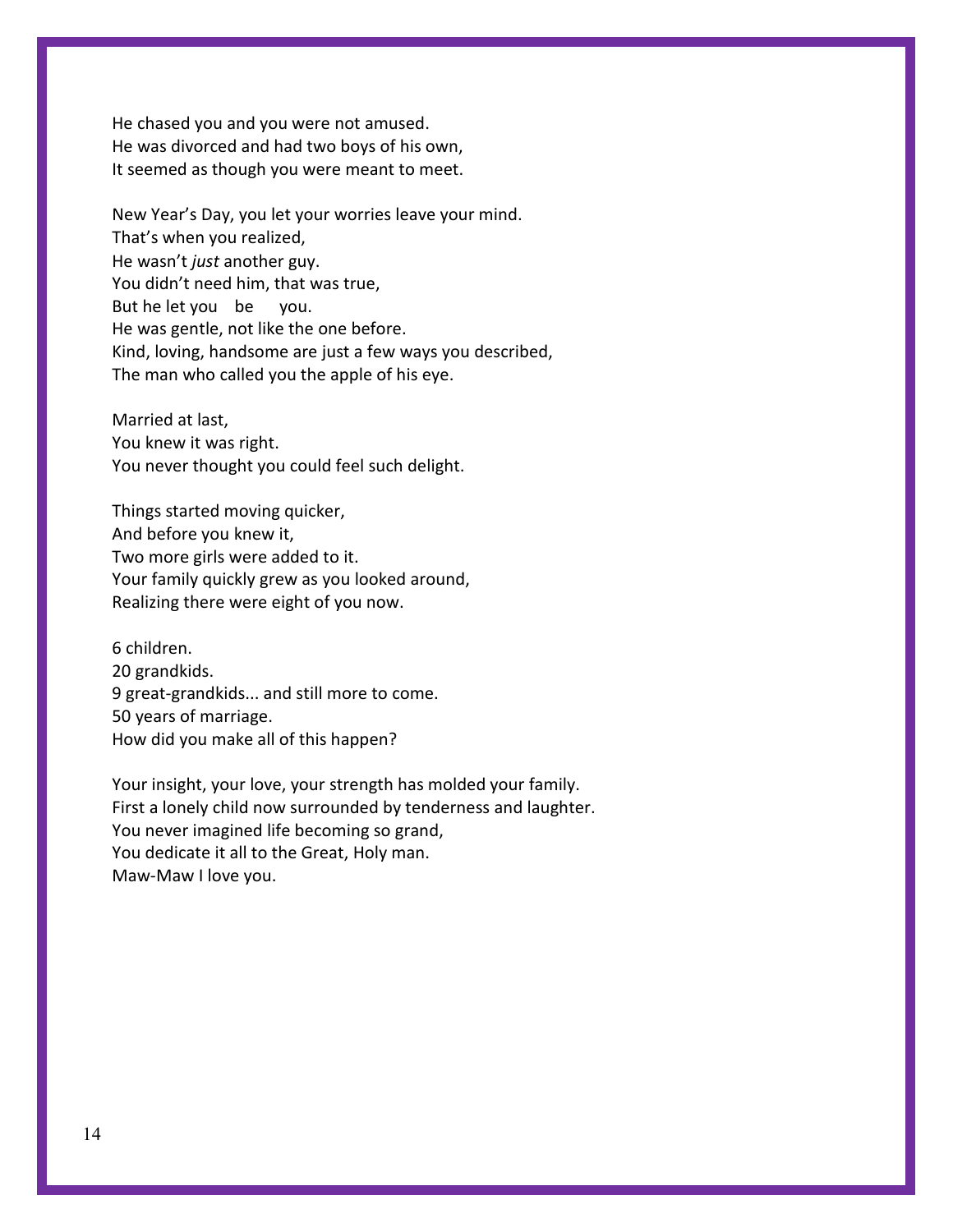<span id="page-14-0"></span>**My Sister's Conniption**

<span id="page-14-1"></span>By Bonnie Wilder

**Oh looky there what a wonderful place to sit I don't think they will mind if I rest for a bit**

> **Bonnie What are you doing you don't know these people Do you see those plants? Do you know if they're lethal?**

**How lovely it is to sit on this porch But to keep the mosquitoes away I'm gonna light her tiki torch**

> **Do not light that torch! What if things catch fire! What other acts of lunacy are going to transpire?**

**Well… Let's check the door just to see if they're home I won't bother with knocking; I'll just use this stone.**

> **BONNIE LAURA WILDER have you lost your mind! You are breaking and entering. Do you know that is more than a fine?**

**It's cool, calm down. The key was under the stone, now do you think she would mind if I borrowed her phone.**

> **They are gonna call the police on you, you oblivious fool. That's it! I'm coming to get you before you feed me more bull.**

**Robin, chill I talked with Miss June. She walked me right in and gave me tea with a spoon. We are both siting here laughing at your conniption fit and we are looking at doctors for your lack of wit.**

**I hate you.**

**I love you too Robin.**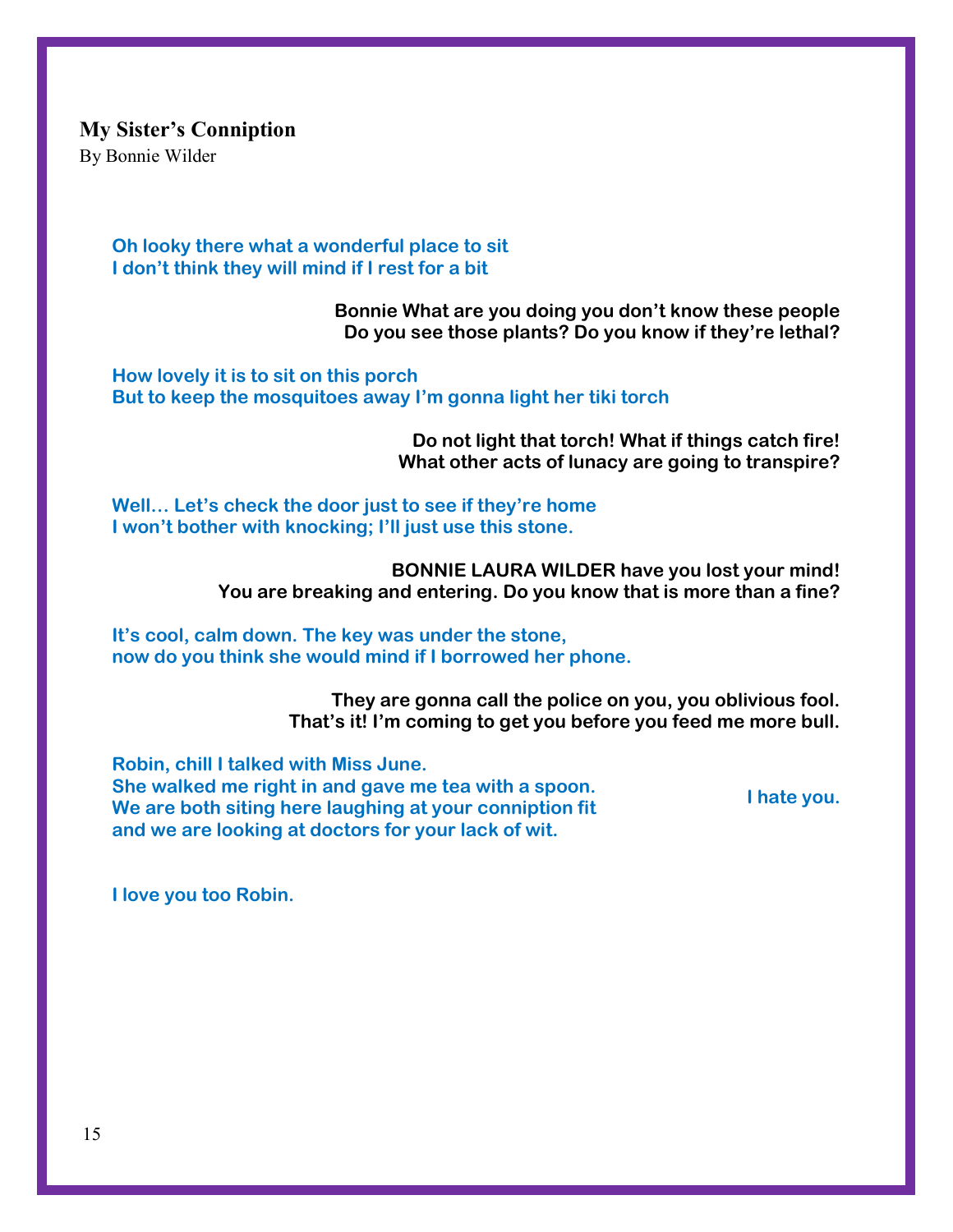#### <span id="page-15-0"></span>**Stones and Bones**

<span id="page-15-1"></span>By Laura Williams

*Sticks and stones may break my bones But words will never hurt me.*

Truth? Inaccurate.

Bones heal. Words sink into the subconscious and sprout Tendrils slipping so far down they can't be found.

Bones ache where they once broke; Words poison, infect, tint everything.

Physical hurts can be mended. Scars on the soul don't show So how can care be given?

Be wary with words. You can never know what burdens others carry.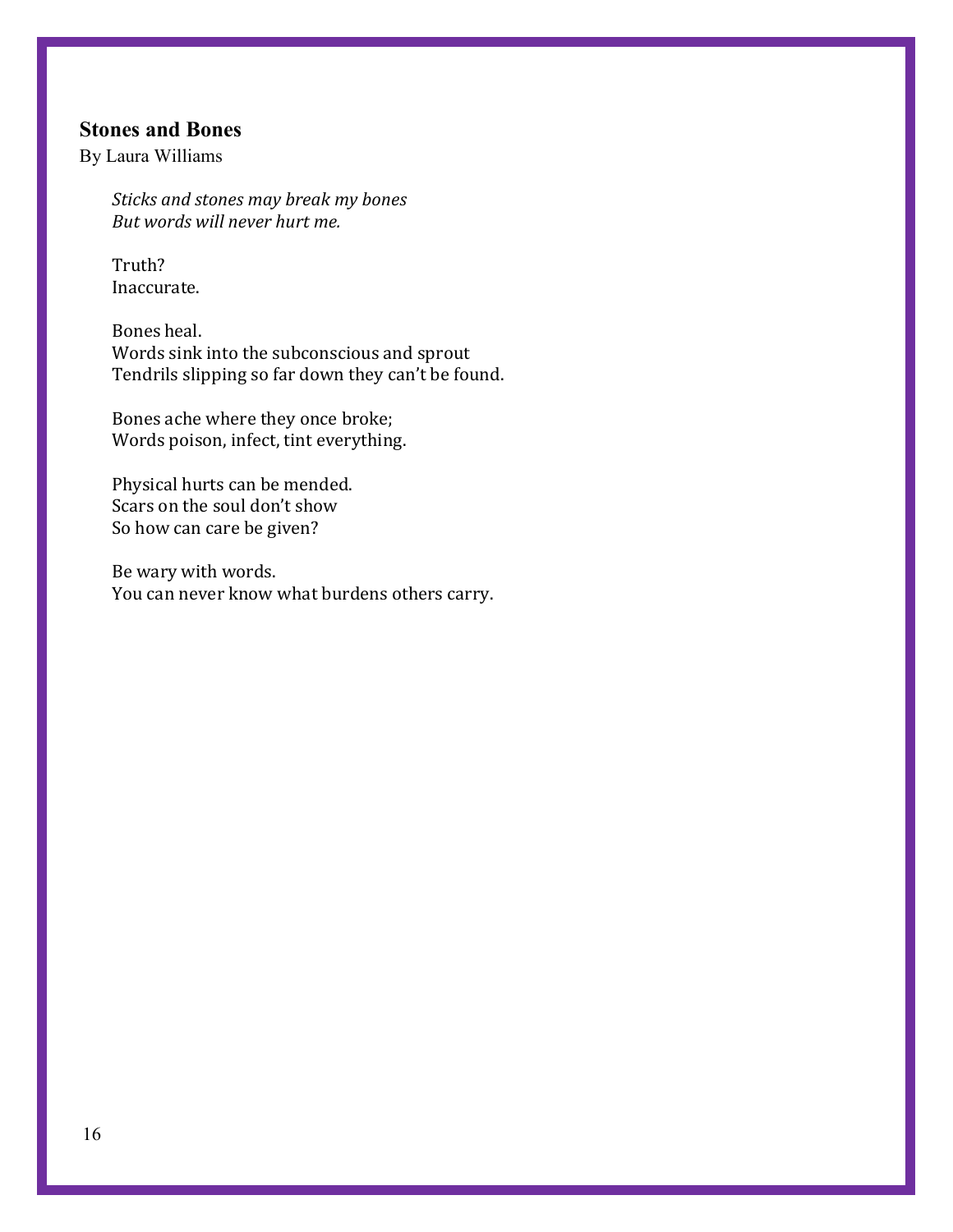### <span id="page-16-0"></span>**Naptime at the Louvre**

<span id="page-16-1"></span>By Claire Fisse



While I was

strolling at the Louvre one day I met a dancing Degas practicing ballet She pulled me into her pastel world And with hesitation I started to twirl

She giggled at me with such delight I guess I was an amusing sight Then she pointed her toes and lifted her arm I mimicked her motion and copied her form

As she attempted to make the impressionist proud

"Practice makes perfect" I repeated aloud I whirled and I twisted, I learned so much more I think when I wake I will be rather sore

Who would have guessed on my last day in France A delightful Degas would teach me to dance?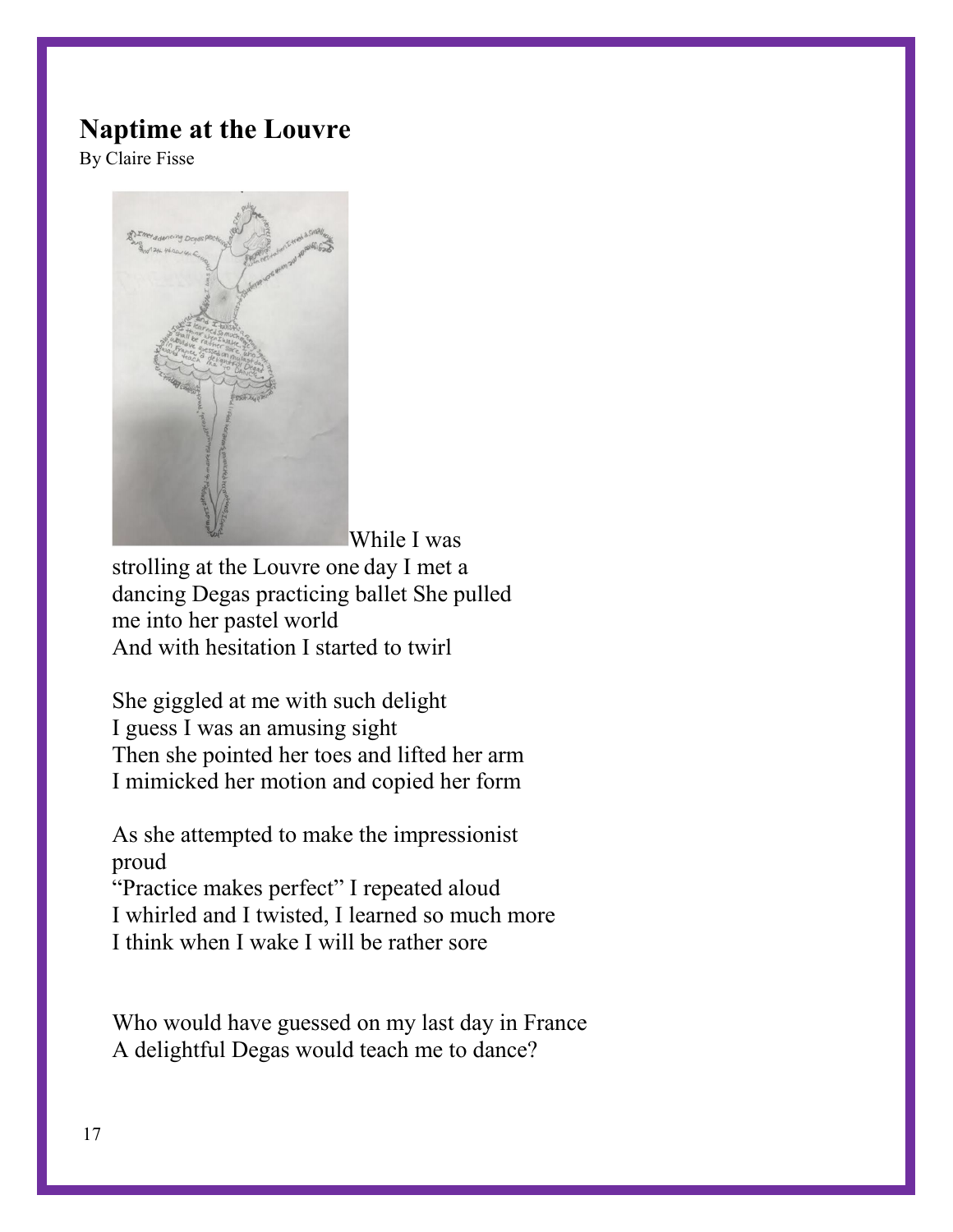#### <span id="page-17-0"></span>**Mississippi Mary**

<span id="page-17-1"></span>By Theryl Augustus

Mary, you remind me of the color of a lightly brewed cup of coffee with two drops of cream. A brown eyed, big legged, black beauty queen. Born in Mississippi to a King and a Queen.

Mary, my marvelous, magnificent, mother:

I remember you standing in the door to greet us upon returning from school.

Smelling the aroma of red beans flowing through the house.

Seeing the glare of light on the shiny wood floor

The floor you spent hours cleaning on your hands and knees.

I remember you telling us to go play and don't leave the yard,

somehow, I found that hard to be.

Calling us into the house to eat our scrumptious supper.

Sounds of soaps blasting the TV.

Sliding my legs under the crispy clean pressed sheets you put on our beds.

I remember you dressed and walking out the door to start a new shift.

Pressing my hair and popping the hell out of my head, saying "Be still girl so I can finish combing your hair."

Preparing us for bed for school the next day.

I remember you being a wonderful mother.

**Oueen** 

I don't know what happened to you

Mary my beautiful, big leg, brown eyed,

black beauty queen.